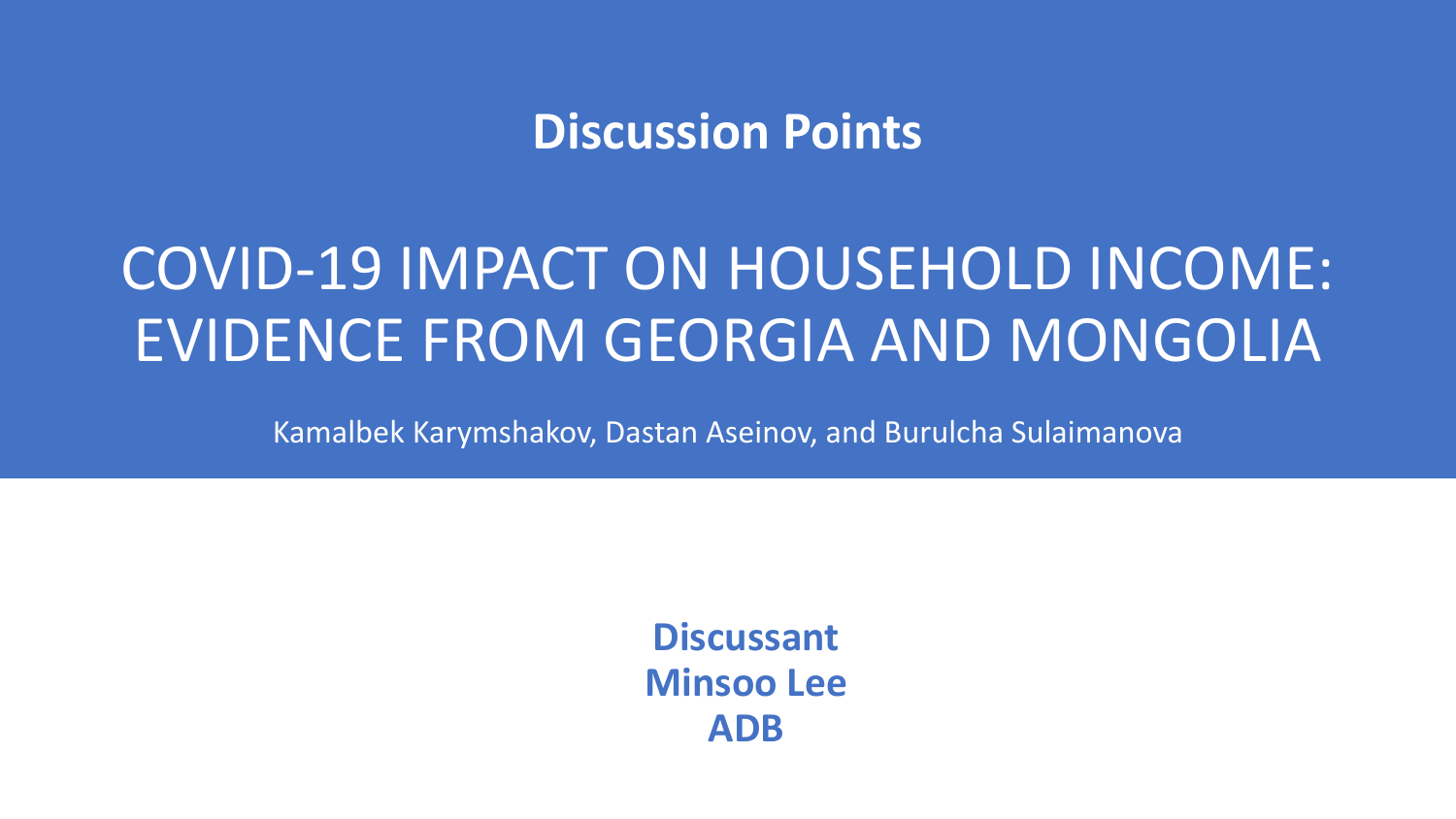## **Structure of the Paper**

#### **Research objective**

The paper primarily aims to empirically assess which household-level characteristics best describe those individuals who were disproportionately affected, especially in terms of income losses, during the height of the COVID-19 pandemic in Georgia and Mongolia.

### **Data and Methods**



**Multiple Indicator Cluster Survey Plus Survey** 

|                       |                                | <b>Georgia</b>    | <b>Mongolia</b>  |                          |  |  |
|-----------------------|--------------------------------|-------------------|------------------|--------------------------|--|--|
| <b>Survey wave</b>    | Wave 1                         | Wave 3            | Wave 2           | Wave 3                   |  |  |
| Period<br>coverage    | $24$ Nov $-$<br>21 Dec<br>2020 | 10-28 Jun<br>2021 | 1-14 Dec<br>2020 | 15 Feb $-$ 1 Mar<br>2021 |  |  |
| No. of<br>respondents | 1,835                          | 1,671             | 1,971            | 1,939                    |  |  |

#### *Estimation strategy:* Probit regressions

| <b>Dependent variable</b>                                                                                 | <b>Independent variables</b>                                                                                                                                                                                                    |
|-----------------------------------------------------------------------------------------------------------|---------------------------------------------------------------------------------------------------------------------------------------------------------------------------------------------------------------------------------|
| The household<br>experienced any decline in<br>their average monthly<br>income<br>(1 if Yes, 0 otherwise) | <b>Household size</b><br>$\bigcap$<br>Number of children<br>$\bigcap$<br>Gender of household head<br>$\bigcap$<br>Age of household head<br>$\bigcirc$<br>Capital city dummy<br>$\bigcirc$<br>Residence (Urban/rural)<br>$\circ$ |
|                                                                                                           | Region<br>$\circ$<br><b>Assets</b><br>Government support<br>$\bigcirc$<br>Access to internet<br>Household member lost job<br>О                                                                                                  |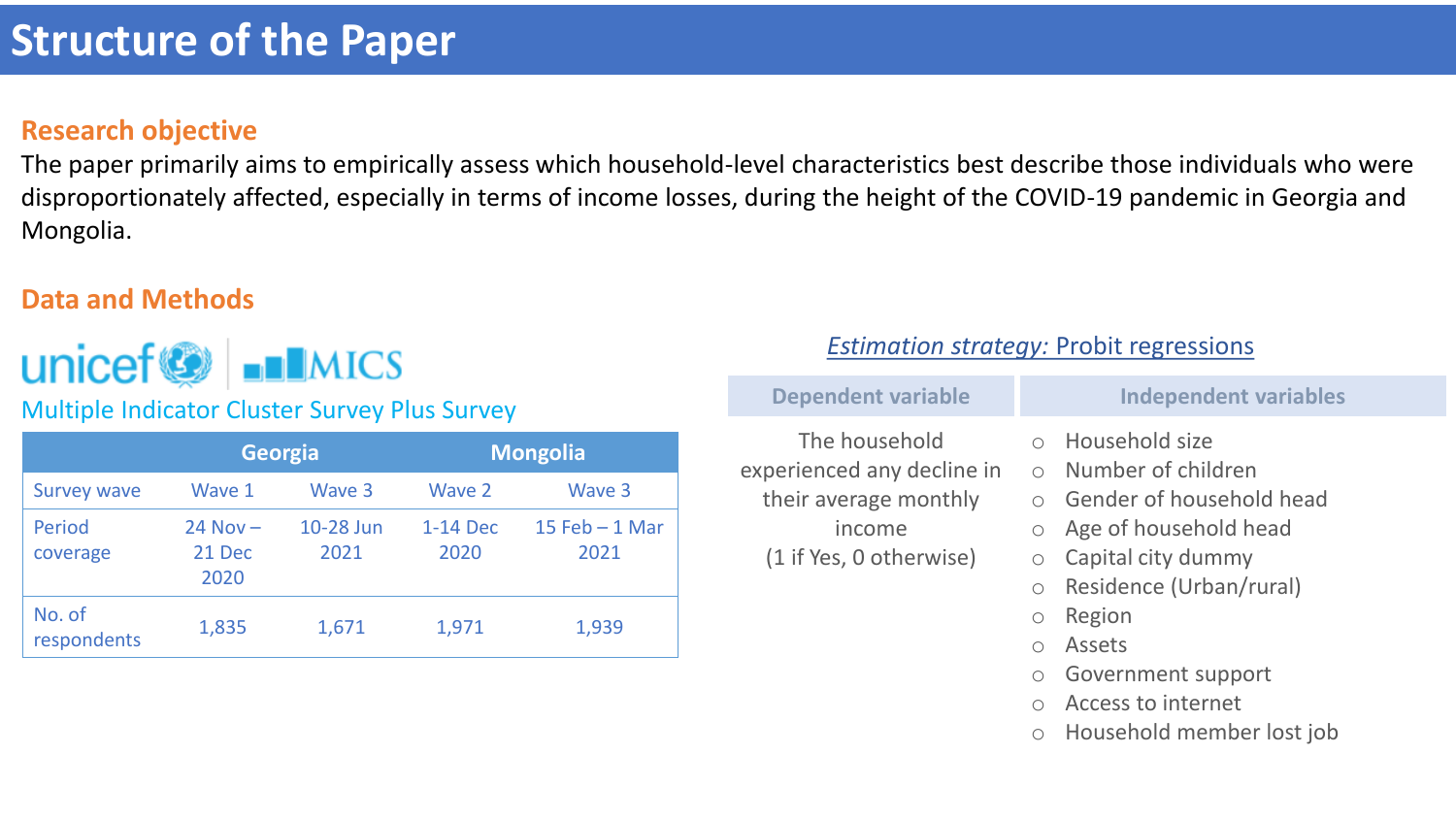## **Structure of the Paper**

### **General findings**

| <b>Variables</b>                                          | <b>Associated with MORE</b><br>likelihood of experiencing<br>income decline | <b>Associated with LESS</b><br>likelihood of experiencing<br>income decline |
|-----------------------------------------------------------|-----------------------------------------------------------------------------|-----------------------------------------------------------------------------|
| Male headed household                                     |                                                                             |                                                                             |
| Larger family size                                        |                                                                             |                                                                             |
| Age of household head                                     |                                                                             |                                                                             |
| Larger number of children<br>members                      |                                                                             |                                                                             |
| More ownership of household<br>assets                     |                                                                             | <b>Mongolia</b>                                                             |
| More ownership of digital<br>assets to access internet    | <b>Mongolia</b>                                                             | Georgia                                                                     |
| With household member who<br>lost job during the pandemic |                                                                             |                                                                             |
| Living in urban areas                                     | <b>Mongolia</b>                                                             | Georgia                                                                     |
| Living in capital city                                    |                                                                             |                                                                             |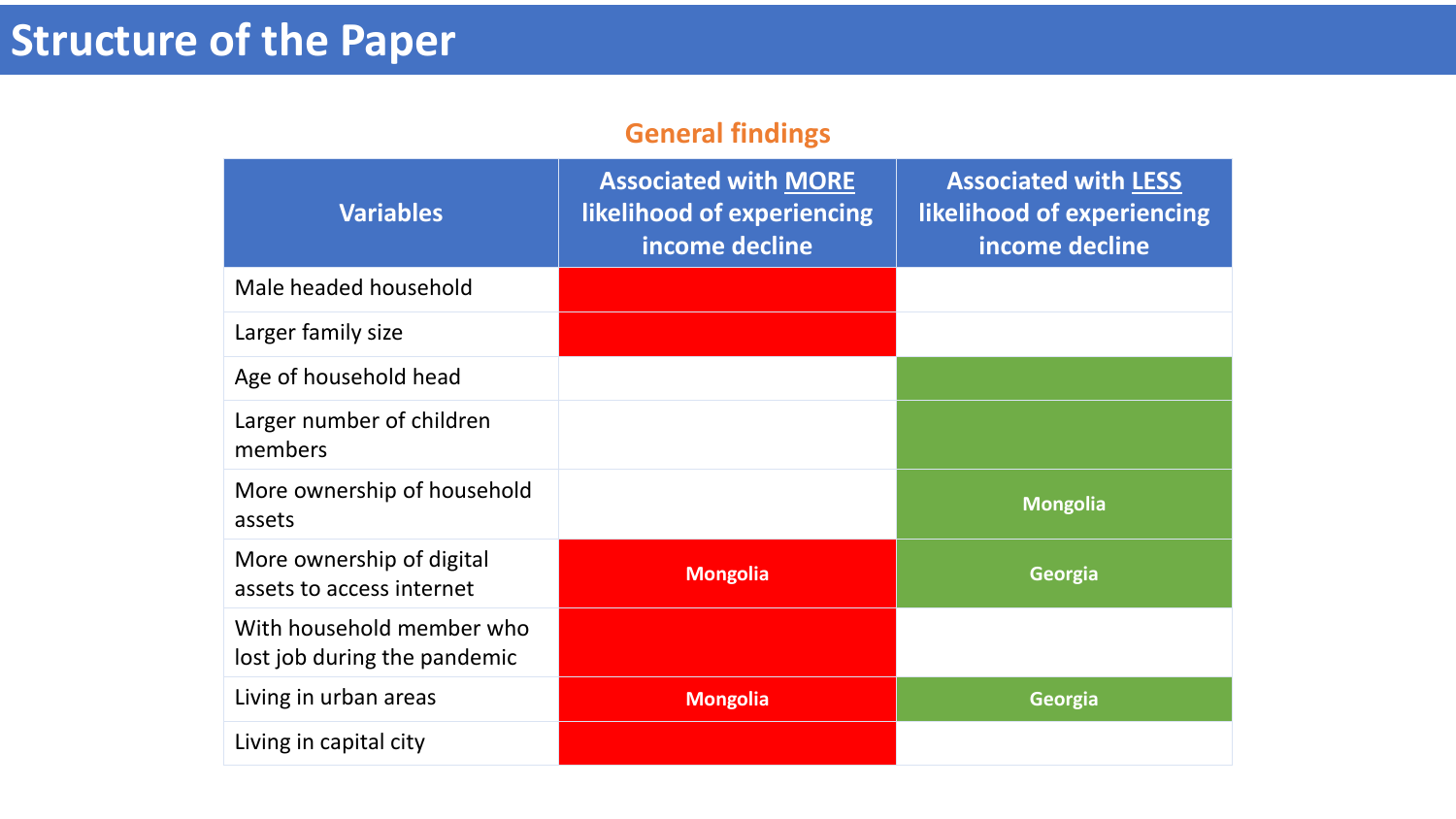## **Comments**

### **1. Model specification**

- o Alternative measure of impact on household
- o Additional outcome variables to measure impact
- o Additional control variables based on data availability

## **2. Policy implications of findings**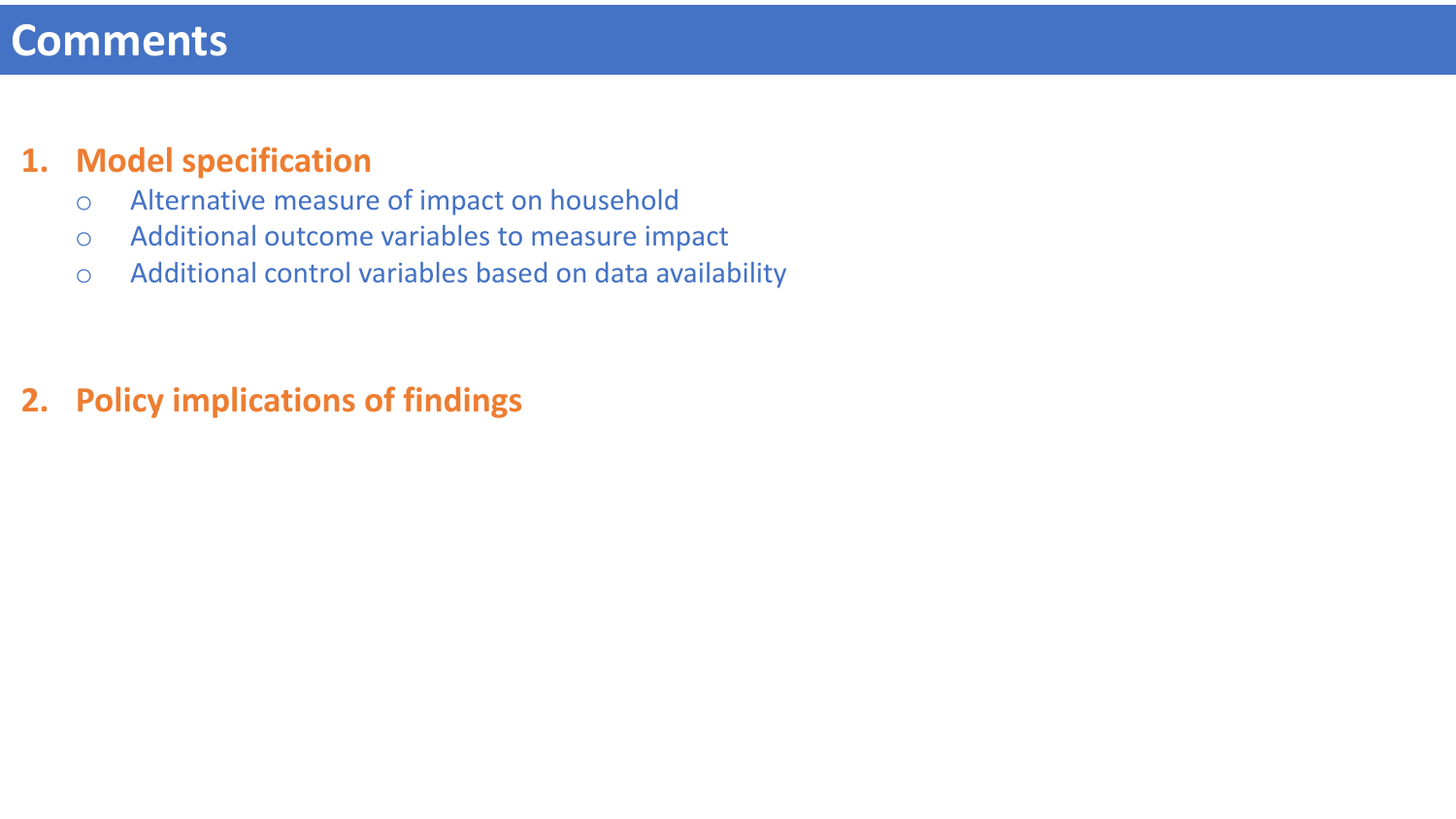## **1. Comments on model specification**

### **Alternative measure of impact on household**

1. Measure that captures the **scale** of income changes, particularly income losses during the pandemic.

*Use the information that asks by how much the average monthly household income changed from the reference period:*

| CVH34. Can you please tell me, since December 2020,<br>your household's average monthly income<br>(declined/increased) by how much, roughly?<br>Probe to obtain the reduction in percentages. | MORE THAN 75% (BUT NOT 100%) 05 |  |  |  |
|-----------------------------------------------------------------------------------------------------------------------------------------------------------------------------------------------|---------------------------------|--|--|--|
|                                                                                                                                                                                               |                                 |  |  |  |

2. Measure that captures the **evolution** of such income change(s) that households experienced.

*Instead of separate regressions for the two survey waves, a new outcome variable will be created using the two survey waves, i.e.,*

- *0 = income decreased in Waves 1 and 2*
- *1 = income decreased in Wave 1, but increased in Wave 2*
- *2 = income increased in Wave 1, but decreased in Wave 2*
- *3 = income increased in both survey waves*

## **In both cases, multinomial probit or logit regressions should be carried out.**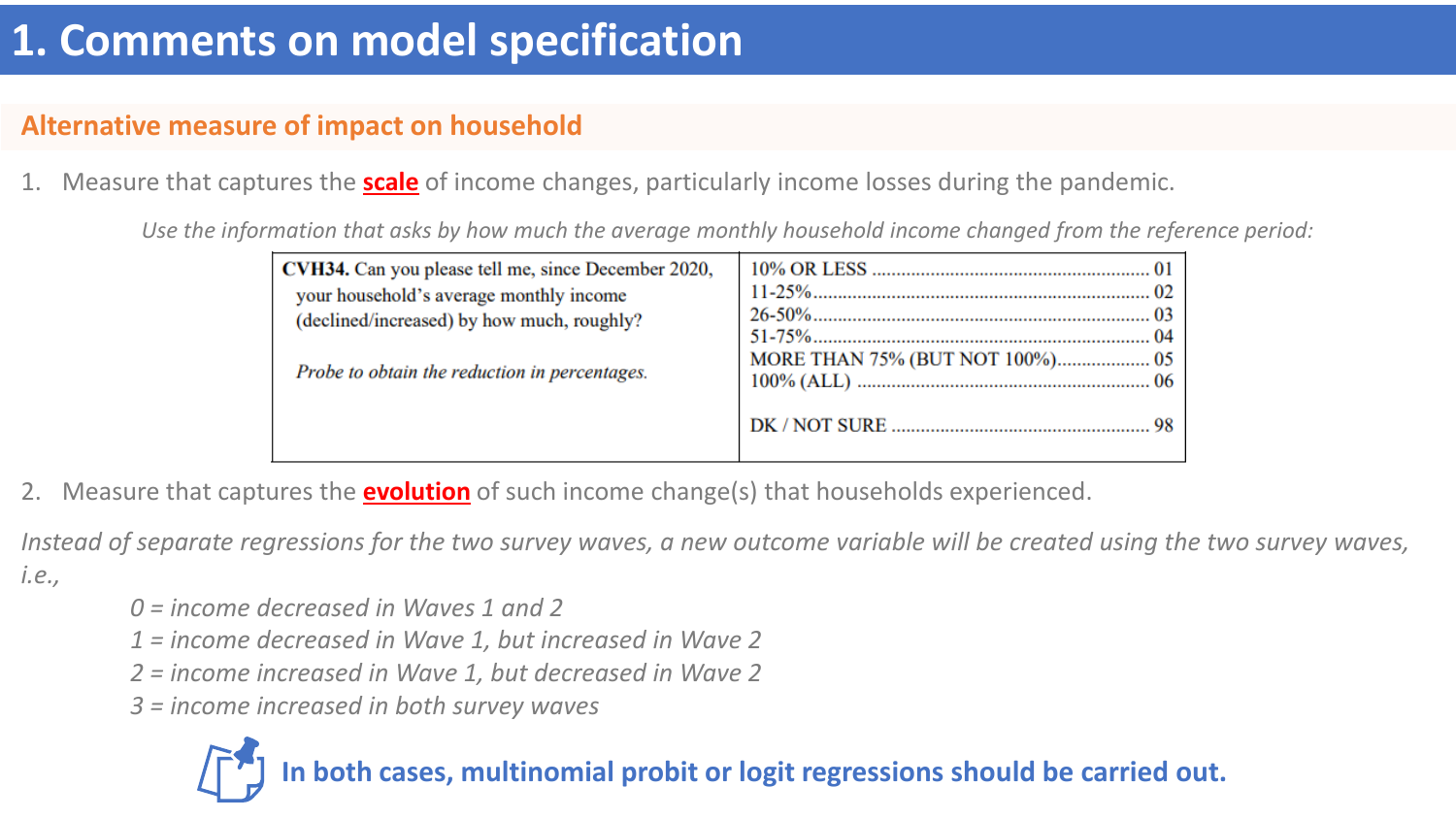### **Alternative outcome variables to measure impact on household (Georgia survey only)**

Use **coping measures** households implemented amid income losses experienced as outcome variable.

| <b>CVH30.</b> To cope with the reduction in your<br>income, did you or anyone in your household |                                   |                |
|-------------------------------------------------------------------------------------------------|-----------------------------------|----------------|
| [A] Get a loan from financial institution?                                                      | YES                               | NO.<br>2       |
| [B] Borrow from friends/acquaintances?                                                          | <b>BORROW FROM FRIENDS/</b>       |                |
|                                                                                                 |                                   | 2              |
| [C] Have to sell household items?                                                               |                                   | 2              |
| [D] Use any of your savings?                                                                    |                                   | $\overline{2}$ |
| [E] Cut down on food?                                                                           |                                   | 2              |
| [F] Cut down on other household expenses?                                                       |                                   | $\mathcal{D}$  |
| [G] Take on additional work?                                                                    | TAKE ON ADDITIONAL WORK1          | 2              |
| [X] Do anything else?                                                                           | SOMETHING ELSE (specify if yes) 1 | 2              |
|                                                                                                 |                                   |                |

#### **Additional control variable based on data availability**

Work status of household members (Mongolia)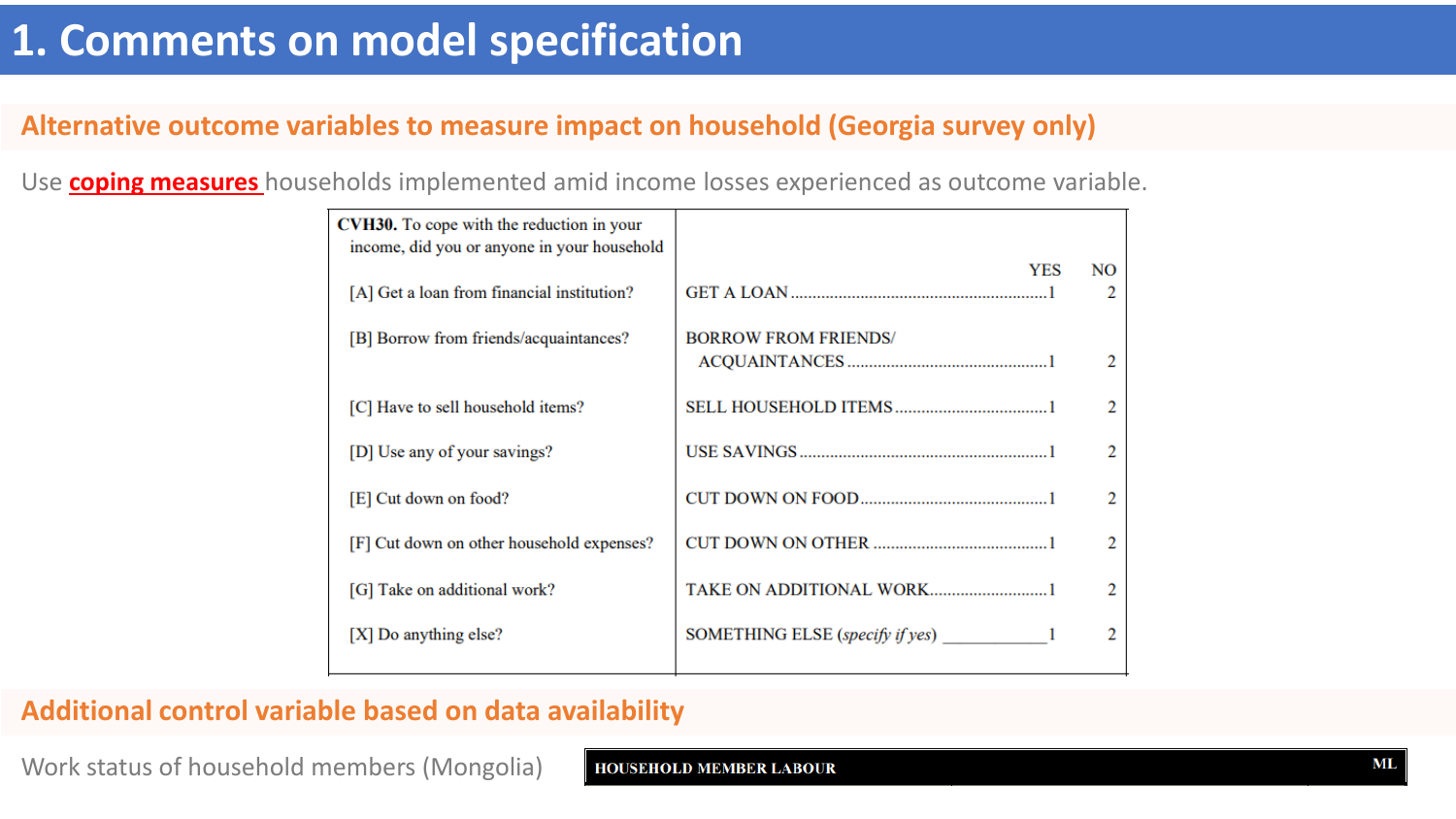### **Other issues – please double check**

On Table 6 of the paper, puzzling how the number of observations summed to 3,910 *(for the case of Mongolia)* if there were missing observations upon merging the two survey waves. Same question applies to Georgia sample.

| Table 6. Estimation Results for Probit Models on Probability of Income Reduction (Marginal Effects) |                     |              |               |               |               |               |               |               |               |
|-----------------------------------------------------------------------------------------------------|---------------------|--------------|---------------|---------------|---------------|---------------|---------------|---------------|---------------|
|                                                                                                     | <b>Total Sample</b> |              |               | Mongolia      |               |               | Georgia       |               |               |
|                                                                                                     | <b>Total</b>        | Wave 1       | Wave 2        | <b>Total</b>  | Wave 1        | Wave 2        | <b>Total</b>  | Wave 1        | Wave 2        |
| Age of household head                                                                               | $-0.005***$         | $-0.0051***$ | $-0.00571***$ | $-0.00674***$ | $-0.00637***$ | $-0.00718***$ | $-0.00247***$ | $-0.00244***$ | $-0.00238***$ |
|                                                                                                     | (0.000)             | (0.000631)   | (0.000636)    | (0.000651)    | (0.000922)    | (0.000915)    | (0.000536)    | (0.000721)    | (0.000791)    |
| Gender of household head                                                                            | $0.032**$           | $0.0485**$   | 0.0137        | $0.0523**$    | $0.0893***$   | 0.0128        | 0.0234        | 0.0112        | 0.0371        |
|                                                                                                     | (0.014)             | (0.0194)     | (0.0200)      | (0.0211)      | (0.0296)      | (0.0298)      | (0.0156)      | (0.0209)      | (0.0232)      |
| Household size                                                                                      | $0.069***$          | $0.0682***$  | $0.0700***$   | $0.0699***$   | $0.0728***$   | $0.0676***$   | $0.0357***$   | $0.0292***$   | $0.0432***$   |
|                                                                                                     | (0.005)             | (0.00686)    | (0.00680)     | (0.00716)     | (0.0106)      | (0.00965)     | (0.00582)     | (0.00774)     | (0.00865)     |
| Government support                                                                                  | $0.043***$          | $0.0472***$  |               | $0.0199*$     | 0.0191        |               | $0.0174**$    | $0.0241***$   |               |
|                                                                                                     | (0.007)             | (0.00763)    |               | (0.0111)      | (0.0119)      |               | (0.00865)     | (0.00876)     |               |
| Number of children                                                                                  | $-0.047***$         | $-0.0575***$ | $-0.0386***$  | $-0.0472***$  | $-0.0561***$  | $-0.0385***$  | $-0.0244**$   | $-0.0316**$   | $-0.0222$     |
|                                                                                                     | (0.007)             | (0.0105)     | (0.0104)      | (0.00982)     | (0.0143)      | (0.0134)      | (0.0104)      | (0.0146)      | (0.0148)      |
| Internet access                                                                                     | $-0.001$            | 0.00975      | $-0.0148$     | $0.0264**$    | $0.0355**$    | 0.0170        | $-0.00537$    | 0.00984       | $-0.0261**$   |
|                                                                                                     | (0.007)             | (0.00979)    | (0.0104)      | (0.0126)      | (0.0179)      | (0.0177)      | (0.00757)     | (0.00989)     | (0.0120)      |
| Assets                                                                                              | $-0.002$            | $-0.00320$   | 0.000901      | $-0.00556***$ | $-0.00977***$ | $-0.00111$    | 0.000332      | $-0.000351$   | 0.00472       |
|                                                                                                     | (0.002)             | (0.00208)    | (0.00252)     | (0.00207)     | (0.00291)     | (0.00291)     | (0.00222)     | (0.00242)     | (0.00485)     |
| Area                                                                                                | $0.022*$            | 0.00599      | $0.0376**$    | $0.107***$    | $0.122***$    | $0.0897***$   | $-0.0758***$  | $-0.107***$   | $-0.0478**$   |
|                                                                                                     | (0.013)             | (0.0181)     | (0.0184)      | (0.0184)      | (0.0254)      | (0.0254)      | (0.0155)      | (0.0212)      | (0.0231)      |
| Capital city                                                                                        | $0.178***$          | $0.209***$   | $0.148***$    | $0.201***$    | $0.184***$    | $0.212***$    | $0.0822***$   | 0.0596        | $0.109***$    |
|                                                                                                     | (0.031)             | (0.0439)     | (0.0430)      | (0.0248)      | (0.0352)      | (0.0348)      | (0.0278)      | (0.0369)      | (0.0415)      |
| Household member lost job                                                                           |                     |              |               |               |               |               | $0.615***$    | $0.540***$    | $0.797***$    |
|                                                                                                     |                     |              |               |               |               |               | (0.0195)      | (0.0184)      | (0.0650)      |
| Second wave dummy (2=1)                                                                             | $-0.062***$         |              |               | $-0.0967***$  |               |               | $-0.00381$    |               |               |
|                                                                                                     | (0.017)             |              |               | (0.0204)      |               |               | (0.0248)      |               |               |
| Regional dummy                                                                                      | $\ddot{}$           | $\ddot{}$    | $+$           |               | $\ddot{}$     | $\ddot{}$     |               | $\ddot{}$     | $\ddot{}$     |
| Country dummy                                                                                       |                     |              |               |               |               |               |               |               |               |
| Observations                                                                                        | 7,416               | 3,806        | 3,610         | 3,910         | 1,971         | 1,939         | 3,506         | 1,835         | 1,671         |

Were observations for "Government support" replaced with "0s" instead of missing upon merging?